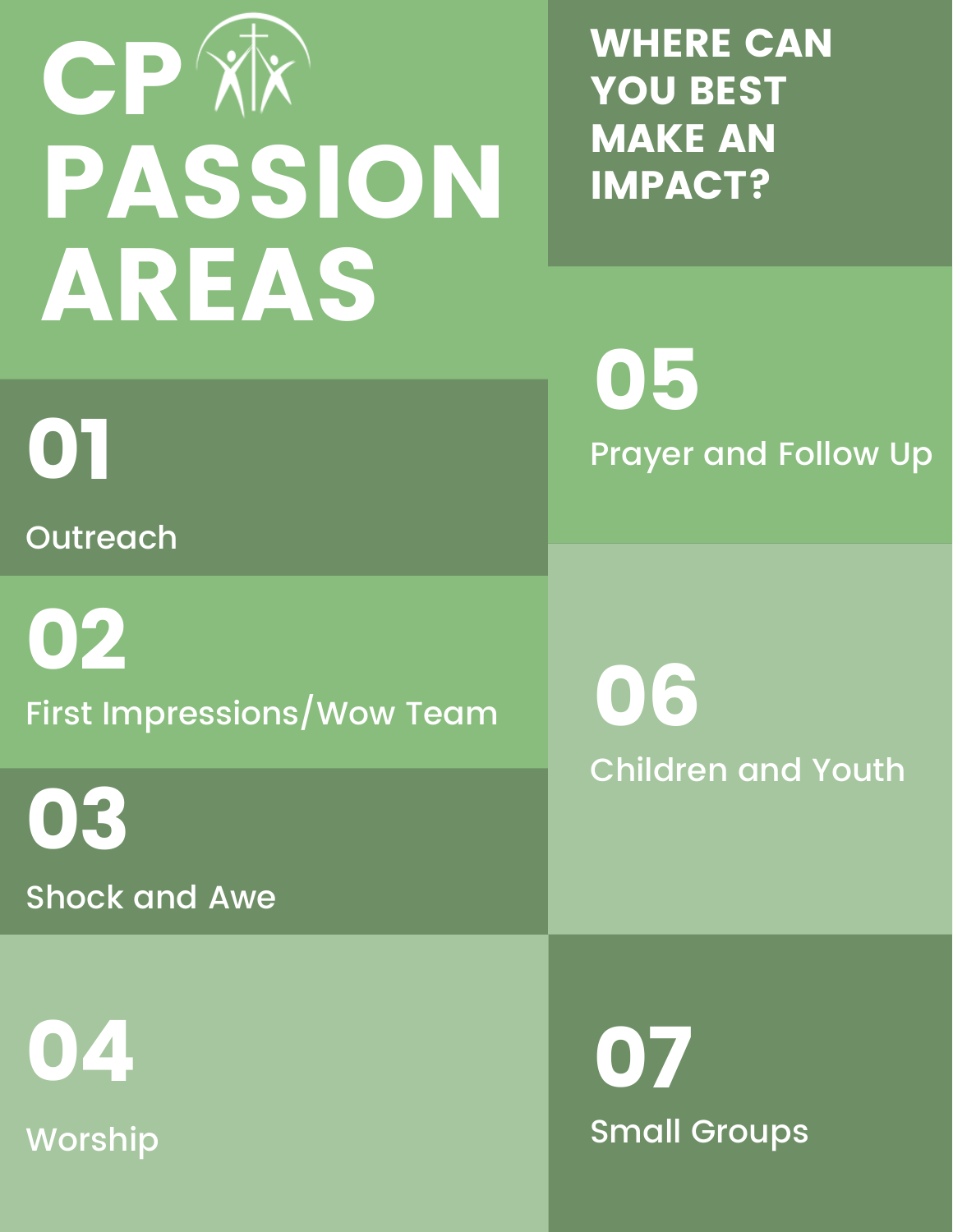#### **Outreach 1.**

*The sole purpose of this team is to engage your community and find new ways to get people to visit your church.*

#### Crescent Elementary Outreach

*Help assemble Bags of Love (food bags given to children in need to have food over the weekends during the school year) Help assemble Bags of Care (hygiene care bags given to children in need during the school year)*

#### Shut In Ministry

*The purpose of the shut in ministry is to reach out to and provide care to individuals who are unable to attend church due to health and other reasons that confine them to the home or a nursing care facility, through visits, phone calls, cards, and other ways that demonstrate love and care.*

#### Van Ministry

*Van drivers safely transport passengers to and from church. These individuals lack transportation and would be unable to attend if this outreach was not provided.*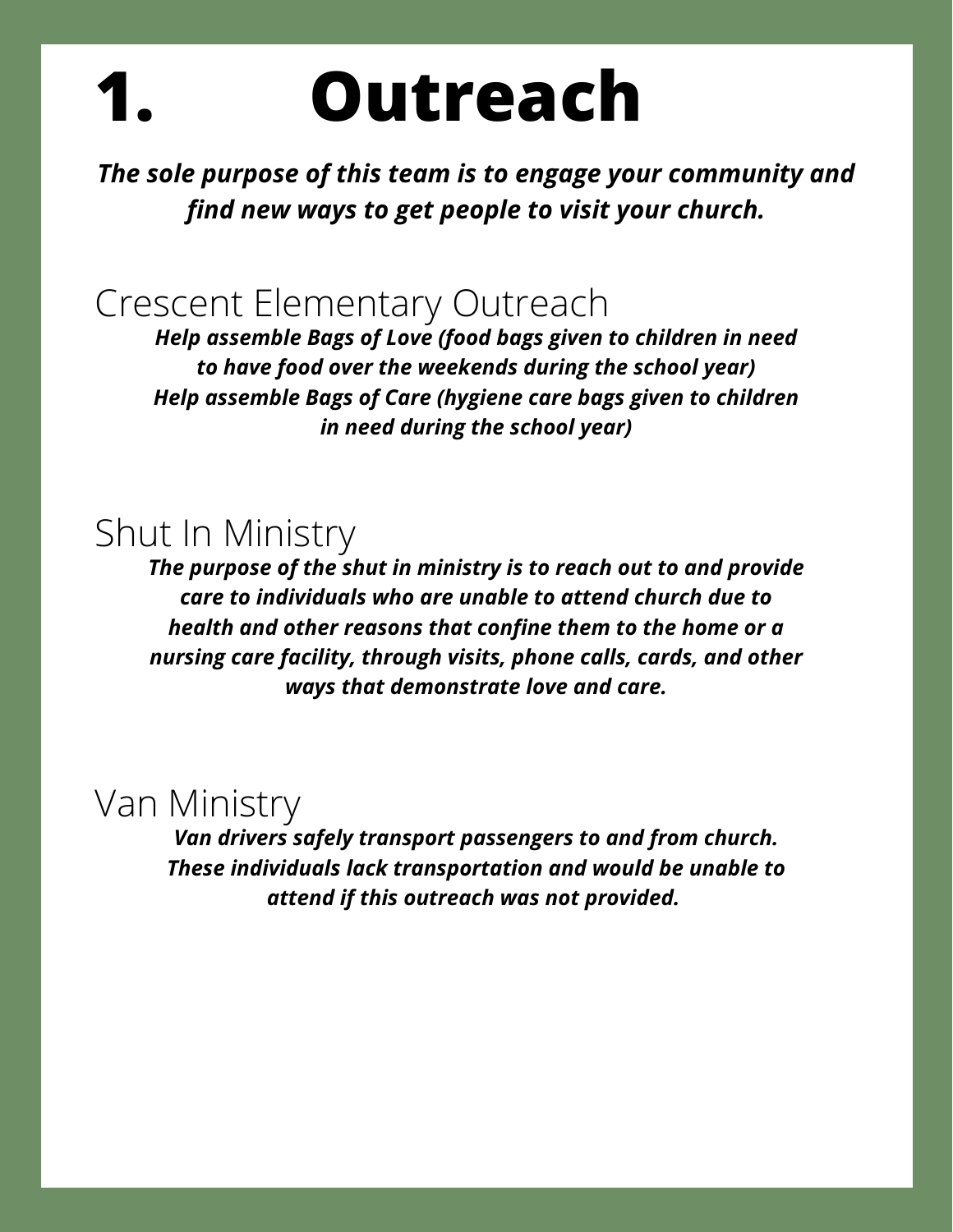### **2. First Impressions**

*This team's purpose in life is to make people feel like they're right at home in your church. From the parking lot to the seats, from the front door to the nursery these people serve to make sure every first experience is an excellent one.*

#### Welcome Center

*Identify individuals who are new and provide them with basic information about Cross Point. Collect contact info from first time guests. Distribute gifts to first time guests. Provide information to guests.*

#### Main Door Greeter

*Greet individuals as they enter the building Hold door ope, smile, shake hands with guests entering the building Identify individuals who are new and escort them to the welcome center*

#### Ushers

*Assist guests to find seats in the auditorium Put out additional seats as needed Assist in providing attendance numbers during services*

#### Auditorium Greeters

*Welcome guests as they enter auditorium Distribute worship guides and other materials as necessary Identify new guests and direct them to the welcome center as appropriate*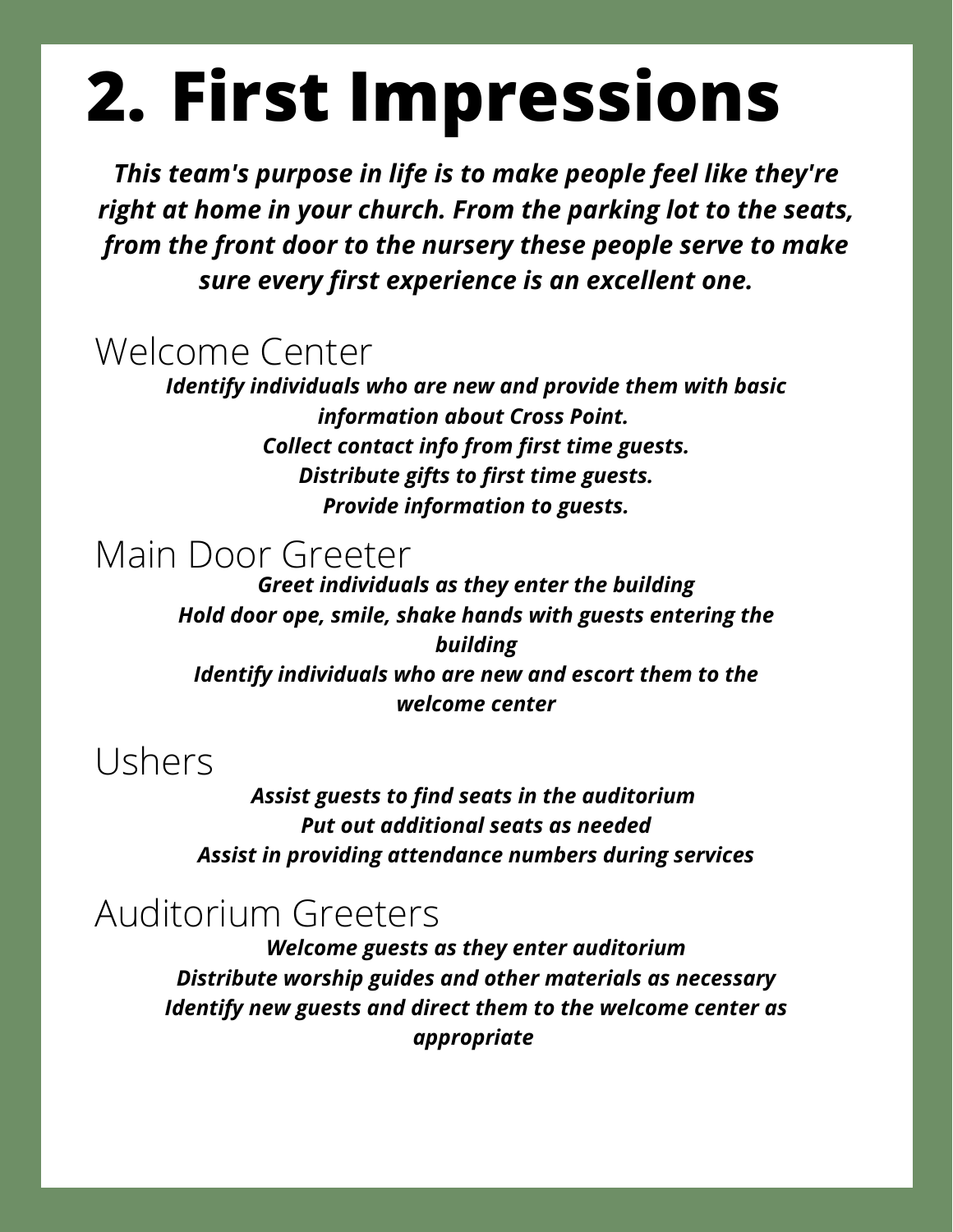## **2. Impressions, Cont'd**

#### Parking Lot Team

*Direct traffic and assist in helping park guests to maximize parking spaces*

*Provide positive first impression by assisting guests in entering the building by providing umbrella escort, helping carry items, etc. as opportunities arise*

*Identify new families and provide information to door greeters*

Safety Team

*Team to help create, implement, and provide safety measures*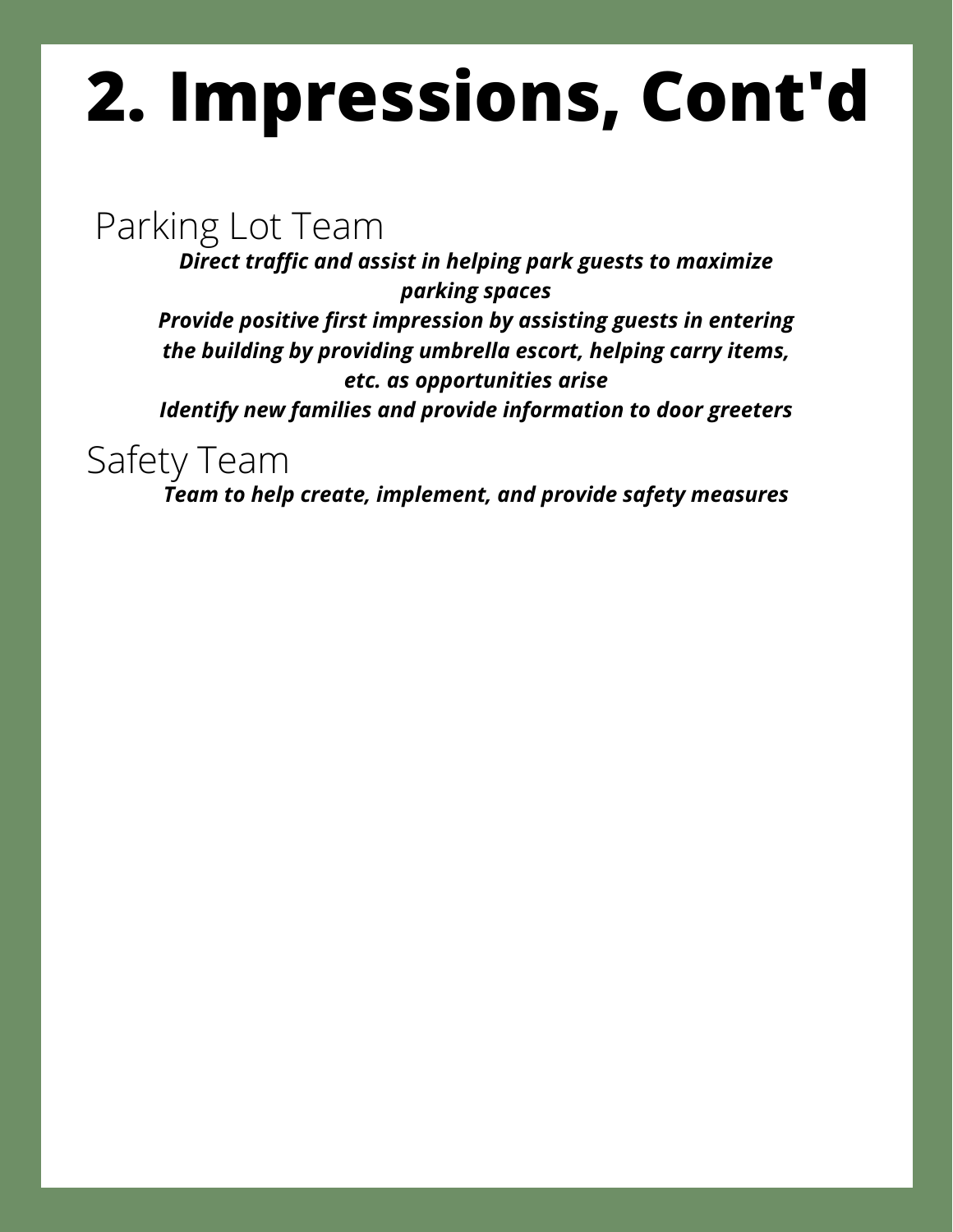#### **3. Shock & Awe**

*This team is responsible for preparing the environment for worship. Leaders on this team organize everything from facility care to lighting, technology and drama.*

Sound Technician

*Operate audio equipment during worship settings Check sound equipment for battery health Move around worship center to check levels and balance*

#### Video Technician

*Operates video equipment to show slides and videos during worship experiences Operate video equipment to record worsship services*

#### Video Recorder and Editor

*Work with talent to record and edit videos for worship settings and other church needs*

#### Lighting Technician

*Operates lighting equipment to create light scenes based on motion backgrounds Adjust light positions based upon stage design and worship experience needs*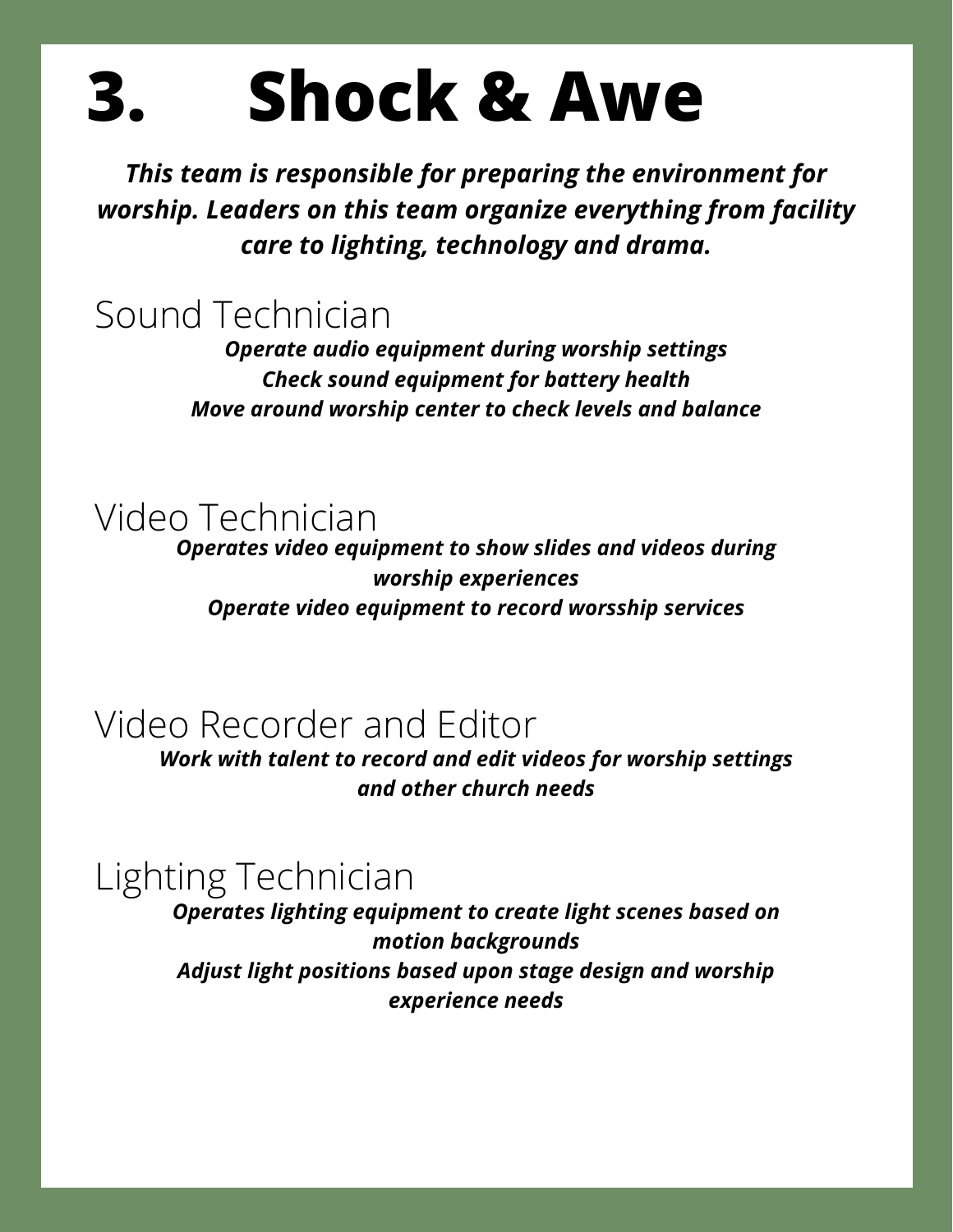

### **Worship**

*This team helps make sure the worship is relevant to the message and prepares members and visitors for the message.*

Instrumentalist *Plays instrument during worship experiences*

Vocalist

*Ability to harmonize to add depth to vocal range Aide in the prompting of motions during the worship experience*

Special Singers

*Sing special songs that add to the worship experience*

#### Stage Help

*Helps move items on and off stage during transition times during the worship experience*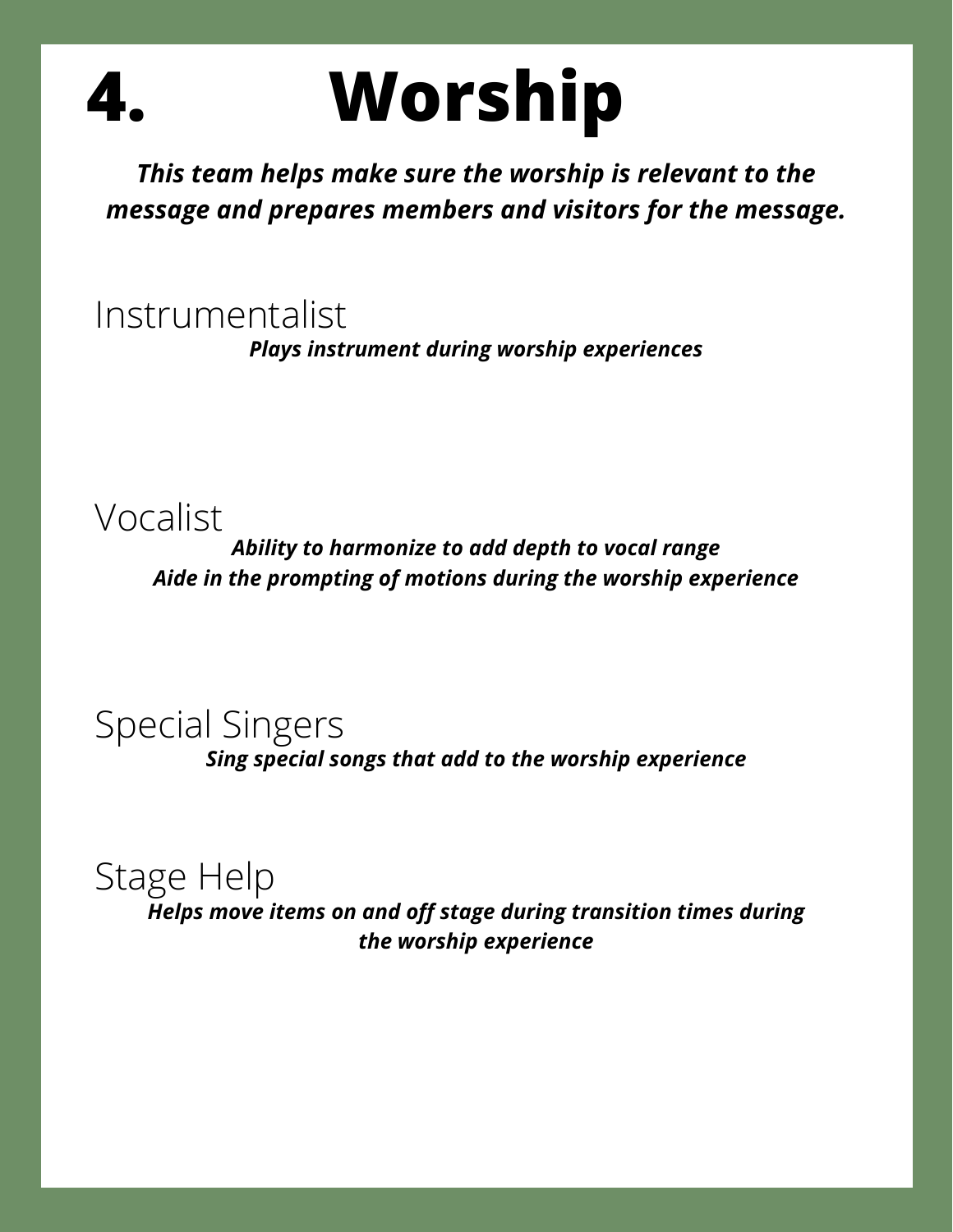## **5. Prayer & Follow Up**

*This team is responsible for getting people to return after a visit. This team focuses on reaching out to answer any questions visitors have and make them feel welcome to return.*

#### Touch LIFE Prayer Ministry

*This ministry began as a group of ladies who wanted to pray for their unsaved children and husbands. The ministry has since grown to pray for anyone who doesn;t have a relationship with Jesus. Names of the unsaved are submitted to the ministry and then prayer warriors lift these individuals in prayer by name.*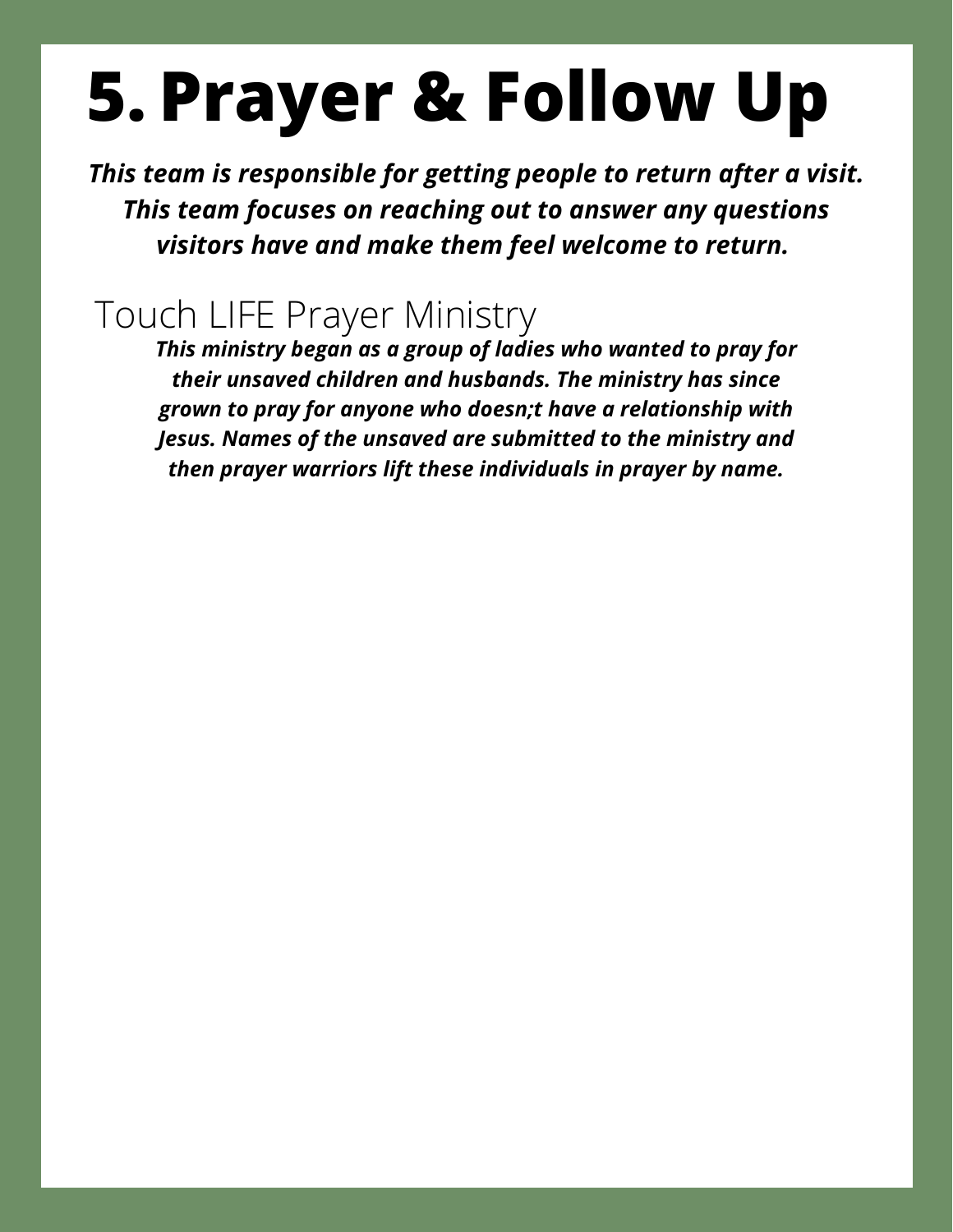### **6. Children & Youth**

*Children and Youth ministry is the lifeblood of the church. This team focuses on preparing the next generation of Christians through vibrant children and youth ministry.*

#### Children's Ministry

*Children's Ministry volunteers serve in a number of capacities to provide kid-friendly worship, learning, and fun-time experiences for children ages birth through 5th grade. Children's ministry opportunities include: Children's Check In Station Small Group Facilitator Worship Experience Planning and Prep Team Emcee Nursery Worker Pre-K Worker Bible Account Leader*

#### Youth Team Member

*The Youth Team helps to plan, prepare, oversee, and evaluate youth ministry activities. Youth Team members can serve in a number of capacities that include: Small Group facilitator Fundaiser Help Trip Chaperone Trip Van Drivers Youth Activity Organizers*